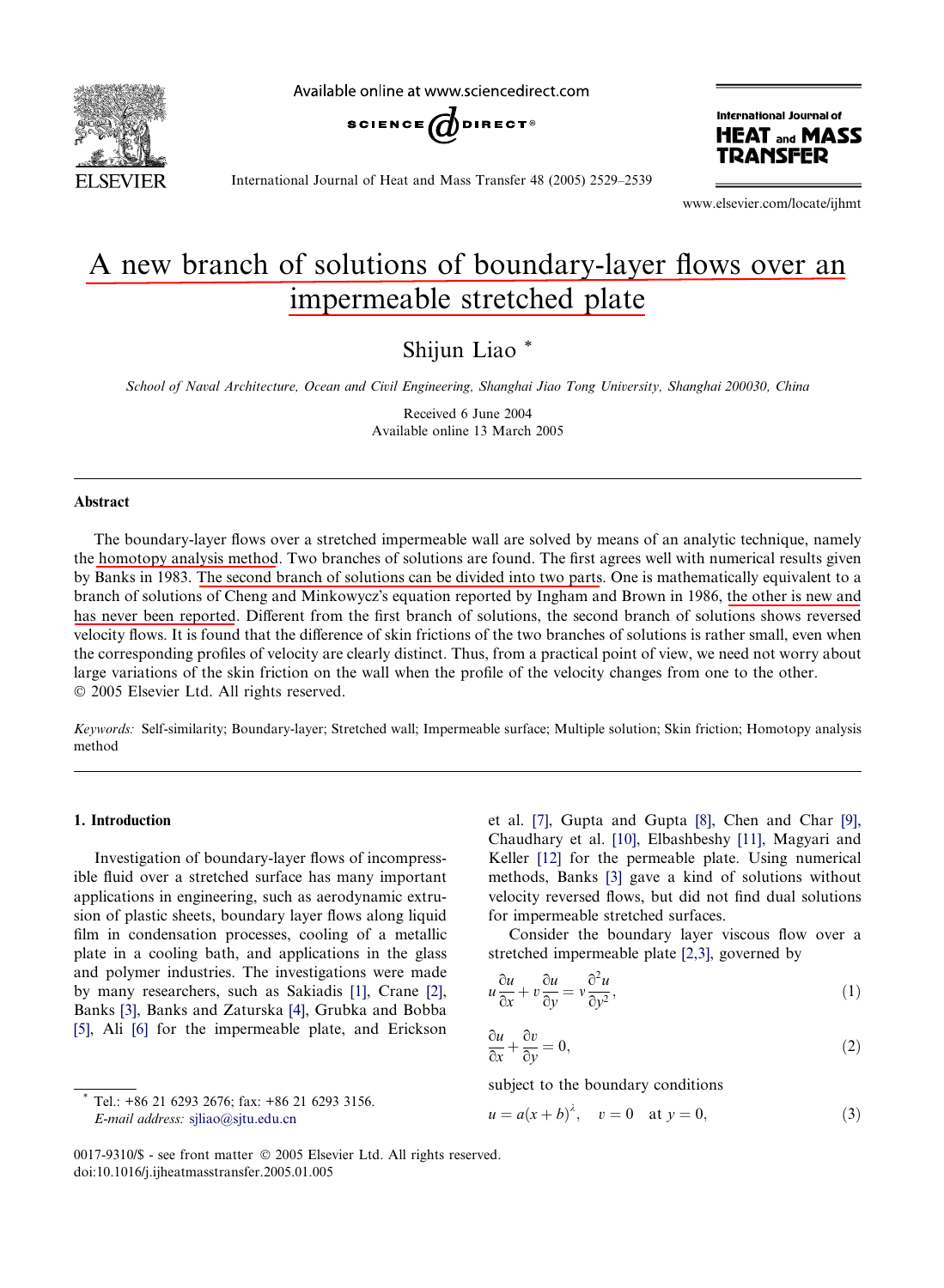<span id="page-1-0"></span>

| a, b          | physical parameter related with stretched                           | $\delta$           | parameter defined by Eq. (13)                   |
|---------------|---------------------------------------------------------------------|--------------------|-------------------------------------------------|
|               | surface                                                             | λ                  | physical parameter related with stretched       |
| f, F          | reduced stream functions                                            |                    | surface                                         |
| L             | auxiliary linear operator                                           | $\xi, \eta, \zeta$ | similarity variables                            |
| N             | non-linear operator                                                 | v                  | kinematic viscosity                             |
| q             | embedding parameter                                                 | $\tau_w$           | skin friction on the stretched surface          |
| u, v          | velocity components along $x$ and $y$ direc-<br>tions, respectively | Φ                  | non-dimensional stream function                 |
| x, y          | Cartesian coordinates along the plate and                           | Subscript          |                                                 |
|               | normal to it, respectively                                          | $\infty$           | ambient temperature condition                   |
| w             | reduced stream functions                                            |                    |                                                 |
|               |                                                                     | Superscript        |                                                 |
| Greek symbols |                                                                     |                    | differentiation with respect to similarity var- |
| β             | parameter defined by (8)                                            |                    | iable                                           |
| ν             | parameter defined by (19)                                           |                    |                                                 |
|               |                                                                     |                    |                                                 |

$$
u \to 0 \quad \text{as } y \to +\infty,\tag{4}
$$

where  $(x, y)$  denotes the Cartesian coordinates along the plate and normal to it,  $u$ ,  $v$  are velocity components of fluid in the x and y directions,  $\nu$  is the kinematic viscosity, a, b and  $\lambda$  are parameters related to the surface stretching speed, respectively. Let  $\psi$  denote the streamfunction. Under the transformation

$$
\psi = a \sqrt{\frac{v}{a(1+\lambda)}} (x+b)^{\frac{\lambda+1}{2}} F(\xi),
$$
  

$$
\xi = \sqrt{\frac{a(1+\lambda)}{v}} (x+b)^{\frac{\lambda-1}{2}} y,
$$
 (5)

where  $a \neq 0$  and  $a(1 + \lambda) > 0$ , the above equations become

$$
F'''(\xi) + \frac{1}{2}F(\xi)F''(\xi) - \beta F'^2(\xi) = 0,
$$
\n(6)

subject to the boundary conditions

$$
F(0) = 0, \quad F'(0) = 1, \quad F'(+\infty) = 0,
$$
\n(7)

where

$$
\beta = \frac{\lambda}{1 + \lambda}.\tag{8}
$$

Since  $a(1 + \lambda) > 0$ , we have  $a > 0$  when  $\lambda > -1$ , corresponding to  $-1 < \beta \le 1$ ; and  $a < 0$  when  $\lambda < -1$ , corresponding to  $\beta > 1$ . When,  $a > 0$  and  $-1 < \beta \le 1$ , the stretching velocity of the surface is positive. However, when  $a < 0$  and  $\beta > 1$ , the stretching velocity is negative, corresponding to the so-called backward boundary layer that has physical meanings, as mentioned by Goldstein [\[13\]](#page-10-0).

From (5), we deduce the velocity of the fluid

$$
u(x, y) = a(x + b)^{\lambda} F'(\xi), \qquad (9)
$$

$$
v(x,y) = -\frac{1}{2}\sqrt{a(1+\lambda)v}(x+b)^{\frac{\lambda-1}{2}}[F(\xi) + (2\beta-1)\xi F'(\xi)].
$$
\n(10)

The entrainment velocity of the fluid at  $\xi \to +\infty$  is

$$
v(x, +\infty) = -\frac{1}{2}\sqrt{a(1+\lambda)v}(x+b)^{\frac{\lambda-1}{2}}F(+\infty)
$$
 (11)

and the skin friction on the stretched surface becomes

$$
\tau_w = \rho v \frac{\partial u}{\partial y}\Big|_{y=0} = a\rho \sqrt{a(1+\lambda)v}(x+b)^{\frac{3\lambda-1}{2}}F''(0). \tag{12}
$$

Using a numerical method, Banks [\[3\]](#page-10-0) gave a branch of solutions for  $-1 < \beta < +\infty$ . All of Banks' solutions have the property  $F'(\xi) > 0$  for  $0 \le \xi < +\infty$ . As pointed by Chaudhary et al. [\[10\]](#page-10-0), Magyari and Keller [\[14\]](#page-10-0), and reproduced by Liao and Pop [\[15\]](#page-10-0), the considered problem is mathematically equivalent to the steady free convection flow over a vertical semi-infinite plate that is embedded in a fluid saturated porous medium, described by the famous Cheng and Minkowycz's equation  $[16,17]$ , if and *only* if  $\lambda > -1/2$ , corresponding to  $-1 < \beta \le 1$ . It is easy to verify that the first branch of solutions reported by Ingham and Brown [\[17\]](#page-10-0) is indeed mathematically equivalent to those given by Banks [\[3\]](#page-10-0) in a finite region  $-1 < \beta \le 1$ . Note that the two problems are not completely equivalent even mathematically. Ingham and Brown [\[17\]](#page-10-0) proved that there exist no solutions corresponding to forward boundary layer flows for the Cheng and Minkowycz's equation when  $\lambda \le -1$ , corresponding to  $\beta$  > 1. However, Banks [\[3\]](#page-10-0) found numerical results even for  $\beta$  = 200. It is interesting that Ingham and Brown [\[17\]](#page-10-0) reported a second branch of solution for  $1 \le \lambda < +\infty$ , corresponding to  $1/2 \le \beta < 1$ . According to the above-mentioned equivalence between the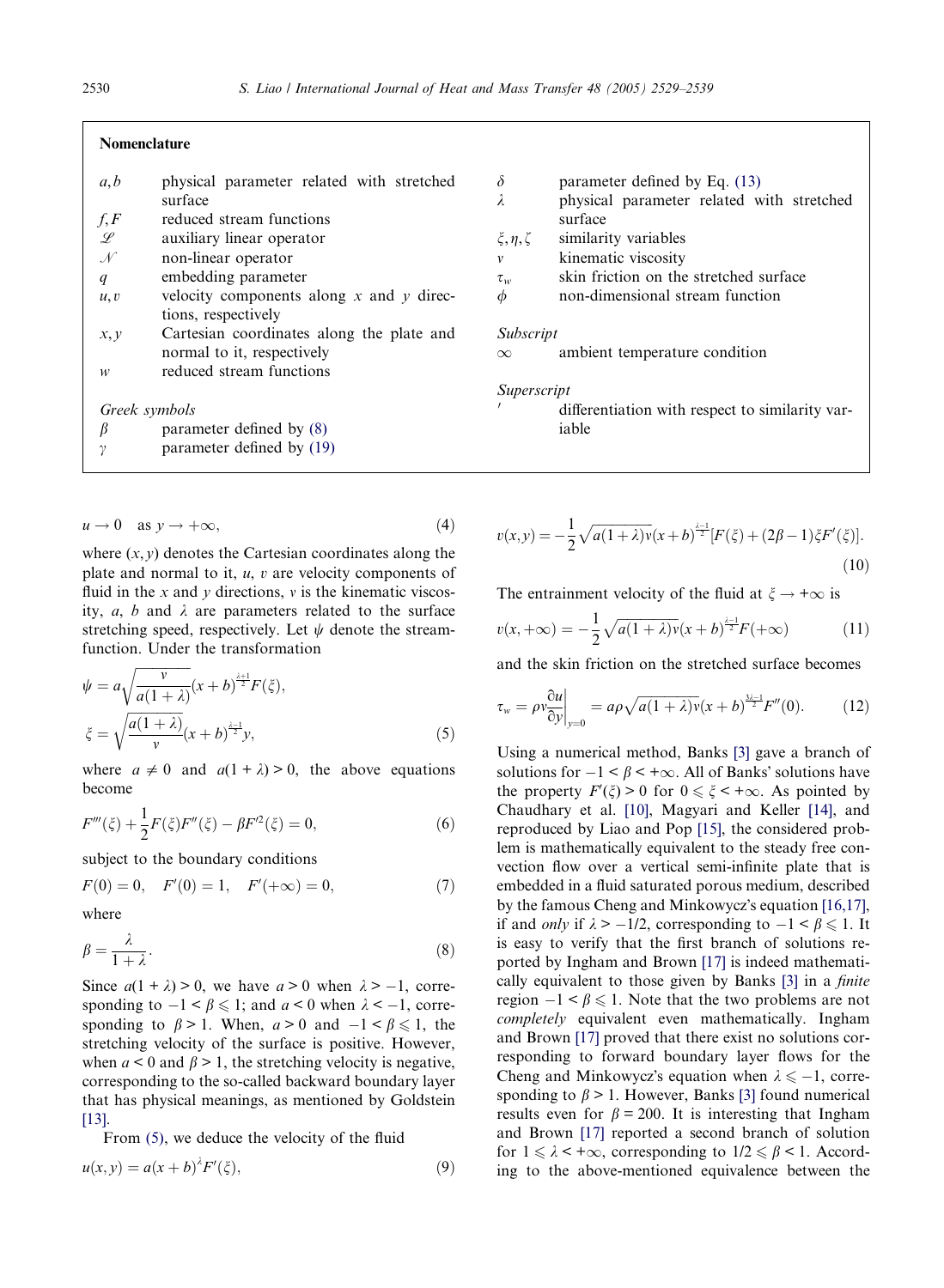<span id="page-2-0"></span>two problems, Eqs. [\(6\) and \(7\)](#page-1-0) should have multiple solutions at least in the region  $-1/2 < \beta \le 1$ . But, Banks [\[3\]](#page-10-0) did not mention such kind of solutions. Employing the homotopy analysis method [\[18–20\],](#page-10-0) a new analytic technique for nonlinear problems, Liao and Pop [\[15\]](#page-10-0) successfully found the first branch of solutions which agree well with Banks' numerical results, but equally failed to find the second ones. And to the best of our knowledge, dual solutions of the boundary-layer flows over a stretched impermeable wall for  $\beta > 1$  have not been reported.

In this paper, a new branch of solutions is found for  $1/2 < \beta < +\infty$  by means of the homotopy analysis method [\[18–20\]](#page-10-0), which has been successfully applied to solve many nonlinear problems [\[21–26,28,27\]](#page-10-0). In a finite region  $1/2 \le \beta \le 1$ , this kind of branch of solution is mathematically equivalent to the second branch of solutions of the Cheng and Minkowycz's equation given by Ingham and Brown [\[17\]](#page-10-0). However, to the best of our knowledge, such kind of solution for  $1 \leq \beta \leq +\infty$  has been never reported. This new branch of solutions might deepen our understanding for such kind of flows and widen its applications in engineering.

# 2. Mathematical formulations

# 2.1. Asymptotic property

According to the boundary condition  $F'(+\infty) = 0$ , it is straightforward to define

$$
\delta = F(+\infty). \tag{13}
$$

It is well-know that most boundary-layer flows have exponential property at infinity. Thus, it is natural to express  $F(\xi)$  as

$$
F(\zeta) = \delta + \sum_{j=1}^{+\infty} A_j \exp(-j\mu \zeta),
$$

where  $\mu > 0$  is the spatial-scale parameter and  $A_i$  is a coefficient. When  $\xi \rightarrow +\infty$ , the dominant term of the above expression is

$$
F(\xi) \approx \delta + A_1 \exp(-\mu \xi).
$$

Substituting it into Eq. [\(6\),](#page-1-0) we have

$$
-\frac{A_1\mu^2}{2}(2\mu-\delta)\exp(-\mu\xi)-\frac{A_1^2\mu^2}{2}\exp(-2\mu\xi)+\cdots=0,
$$
  

$$
\xi\to+\infty.
$$

To enforce that the dominant term of the above equation is zero, we set

$$
\mu = \delta/2,\tag{14}
$$

which enforces

$$
\delta > 0. \tag{15}
$$

Thus, under the transformation

$$
F(\zeta) = \delta[1 - w(\zeta)], \quad \zeta = \left(\frac{\delta}{2}\right)\xi,\tag{16}
$$

Eq. [\(6\)](#page-1-0) becomes

$$
w'''(\zeta) + [1 - w(\zeta)]w''(\zeta) + 2\beta w'^2(\zeta) = 0, \quad \zeta \in [0, +\infty),
$$
\n(17)

subject to the boundary conditions

$$
w(0) = 1, \quad w'(0) + 2\gamma = 0, \quad w'(+\infty) = 0,
$$
  

$$
w(+\infty) = 0,
$$
 (18)

where

$$
\gamma = \frac{1}{\delta^2} \tag{19}
$$

depends on  $\beta$ . Note that  $\gamma$  does not appear in Eq. (17). If  $\beta$  is given, then the unknown  $\gamma$  must be determined. Similarly, if  $\gamma$  is given, we should regard  $\beta$  as an unknown parameter.

In the frame of the homotopy analysis method [\[18–](#page-10-0) [20\],](#page-10-0) Eqs. (17) and (18) can be solved by three different approaches, as described below.

## 2.2. First approach for given  $\beta$

#### 2.2.1. Zeroth-order deformation equation

Obviously,  $w(\zeta)$  can be expressed by the base functions

$$
\{\exp(-n\zeta) \mid n \geq 1\}
$$

in the form

$$
w(\zeta) = \sum_{j=1}^{+\infty} A_j \exp(-j\zeta), \qquad (20)
$$

where  $A_i$  is a coefficient. This provides us with the socalled Rule of Solution expression for  $w(\zeta)$ , as named by Liao [\[18,20\]](#page-10-0), which plays an important role in the frame of the homotopy analysis method.

For given  $\beta$ ,  $\gamma$  is unknown. Let  $\gamma_0$  denote the initial approximation of  $\gamma$ , where  $\gamma_0$  is unknown. Under the Rule of Solution Expression (20) and using the boundary conditions (18), it is straightforward to choose

$$
w_0(\zeta) = 2(1 - \gamma_0) \exp(-\zeta) + (2\gamma_0 - 1) \exp(-2\zeta) \tag{21}
$$

as the initial approximation of  $w(\zeta)$ . Under the Rule of Solution Expression (20) and with the aid of the governing equation (17), we are led to choose the auxiliary linear operator

$$
\mathcal{L}[\phi(\zeta;q)] = \frac{\partial^3 \phi(\zeta;q)}{\partial \zeta^3} + 2 \frac{\partial^2 \phi(\zeta;q)}{\partial \zeta^2} - \frac{\partial \phi(\zeta;q)}{\partial \zeta} - 2\phi(\zeta;q). \tag{22}
$$

It possesses the property

$$
\mathcal{L}[C_1 \exp(-\zeta) + C_2 \exp(-2\zeta) + C_3 \exp(\zeta)] = 0 \qquad (23)
$$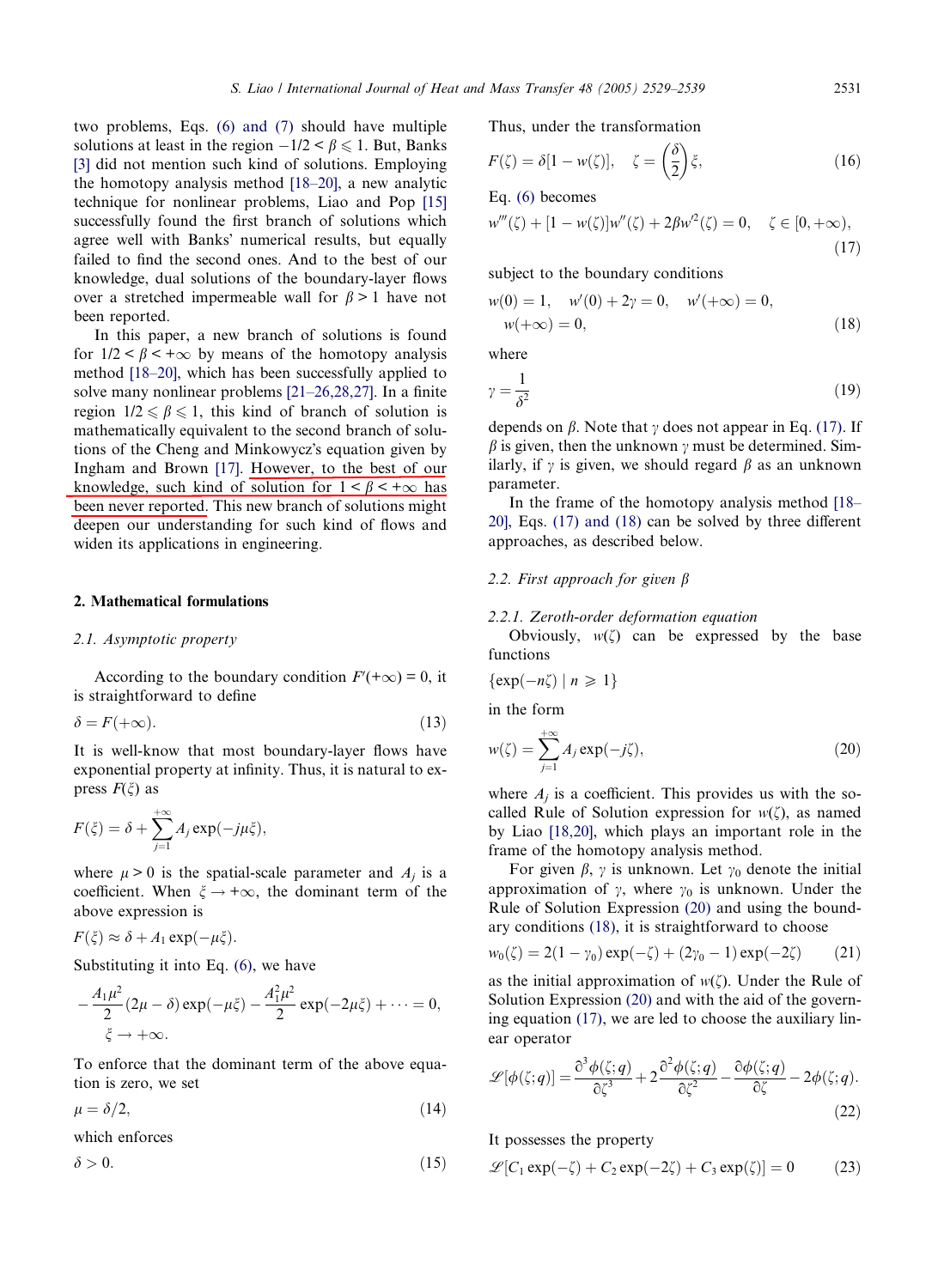<span id="page-3-0"></span>for any constants  $C_1$ ,  $C_2$ , and  $C_3$ . Furthermore, Eq. [\(17\)](#page-2-0) suggests to define the nonlinear operator

$$
\mathcal{N}[\phi(\zeta;q)] = \frac{\partial^3 \phi(\zeta;q)}{\partial \zeta^3} + [1 - \phi(\zeta;q)] \frac{\partial^2 \phi(\zeta;q)}{\partial \zeta^2} + 2\beta \left[ \frac{\partial \phi(\zeta;q)}{\partial \zeta} \right]^2.
$$
\n(24)

Let  $q \in [0, 1]$  denote an embedding parameter,  $\hbar \neq 0$  an auxiliary parameter, and  $H(\zeta) \neq 0$  an auxiliary function. Using above definitions, we construct the zeroth-order deformation equation

$$
(1-q)\mathcal{L}[\phi(\zeta;q) - w_0(\zeta)] = \hbar H(\zeta)\mathcal{N}[\phi(\zeta;q)],\tag{25}
$$

subject to the boundary conditions

$$
\phi(0;q) = 1, 2\Gamma(q) + \frac{\partial \phi(\zeta;q)}{\partial \zeta}\Big|_{\zeta=0} = 0, \lim_{\zeta \to +\infty} \frac{\partial \phi(\zeta;q)}{\partial \zeta} = 0.
$$
\n(26)

When  $q = 0$  and  $q = 1$ , we have from the zeroth-order deformation equations (25) and (26) that

$$
\phi(\zeta;0) = w_0(\zeta), \Gamma(0) = \gamma_0,\tag{27}
$$

and

$$
\phi(\zeta; 1) = w(\zeta), \Gamma(1) = \gamma,\tag{28}
$$

respectively. Defining

$$
w_n(\zeta) = \frac{1}{n!} \frac{\partial^n \phi(\zeta; q)}{\partial q^n} \bigg|_{q=0}, \quad \gamma_n = \frac{1}{n!} \frac{\partial^n \Gamma(q)}{\partial q^n} \bigg|_{q=0}
$$

and expanding  $\phi(\zeta;q)$  and  $\Gamma(q)$  in Taylor series with respect to the embedding parameter  $q$ , we have

$$
\phi(\zeta;q) = \phi(\zeta;0) + \sum_{n=1}^{+\infty} w_n(\zeta)q^n, \qquad (29)
$$

$$
\Gamma(q) = \Gamma(0) + \sum_{n=1}^{+\infty} \gamma_n q^n.
$$
 (30)

Assuming that h and  $H(\zeta)$  are properly chosen so that the above series converge at  $q = 1$ , we have from (27) and (28) that

$$
w(\zeta) = w_0(\zeta) + \sum_{n=1}^{+\infty} w_n(\zeta), \qquad (31)
$$

$$
\gamma = \gamma_0 + \sum_{n=1}^{+\infty} \gamma_n.
$$
\n(32)

#### 2.2.2. High-order deformation equation

For the sake of simplicity, define the vector

$$
\vec{w}_m(\zeta)=\{w_0(\zeta),w_1(\zeta),w_2(\zeta),\ldots,w_m(\zeta)\}.
$$

Differentiating the zeroth-order deformation equations  $(25)$  and  $(26)$  *n* times with respect to the imbedding parameter q, then setting  $q = 0$ , and finally dividing by n!, we have the nth-order deformation equation

$$
\mathscr{L}[w_n(\zeta) - \chi_n w_{n-1}(\zeta)] = \hbar H(\zeta) R_n[\vec{w}_{n-1}(\zeta), \gamma_{n-1}], \tag{33}
$$

subject to the boundary conditions

$$
w_n(0) = 0, \ w'_n(0) + 2\gamma_n = 0, \ w'_n(+\infty) = 0,
$$
 (34)

under the definitions

$$
R_n[\vec{w}_{n-1}(\zeta), \gamma_{n-1}] = w_{n-1}'''(\zeta) + w_{n-1}''(\zeta)
$$
  
+ 
$$
\sum_{i=0}^{n-1} [2\beta w_i'(\zeta) w_{n-1-i}'(\zeta)
$$
  
- 
$$
w_i''(\zeta) w_{n-1-i}(\zeta)],
$$
 (35)

and

$$
\chi_k = \begin{cases} 0, & k \leq 1, \\ 1, & k > 1. \end{cases}
$$
 (36)

Due to the boundary conditions (34),  $w_k(\zeta)$  contains the unknown  $\gamma_k$  for  $k = 0, 1, 2, 3,...$  Thus, the term  $R_n[\vec{w}_{n-1}(\zeta), \gamma_{n-1}]$  contains the unknown  $\gamma_{n-1}$ . Note that both  $w_n(\zeta)$  and  $\gamma_{n-1}$  are unknown, but we have only Eqs. (33) and (34) for  $w_n(\zeta)$ . Thus, the problem is not closed and an additional algebraic equation is needed to determine  $\gamma_{n-1}$ .

Substituting [\(21\)](#page-2-0) into (35), we have

$$
R_1[w_0(\zeta), \gamma_0] = \sum_{j=2}^4 B_{1,j}(\gamma_0) \exp(-j\zeta),
$$

where  $B_{1,j}(\gamma_0)$  is a coefficient dependent upon  $\gamma_0$ . According to the Rule of Solution Expression [\(20\)](#page-2-0), the auxiliary function  $H(\zeta)$  must have the form

$$
H(\zeta) = \exp(\kappa \zeta),
$$

where  $\kappa$  is an integer. So, we have

$$
H(\zeta)R_1[\vec{w}_0(\zeta), \gamma_0] = \sum_{i=2}^4 B_{1,i}(\gamma_0) \exp[-(i - \kappa)\zeta]. \tag{37}
$$

When  $\kappa \geq 1$ , the term  $\exp(-\zeta)$  appears on the righthand side of Eq. (33). Thus, according to [\(23\)](#page-2-0), the corresponding solution  $w_1(\zeta)$  contains

 $\zeta \exp(-\zeta),$ 

which, however, disobeys the Rule of Solution Expres-sion [\(20\).](#page-2-0) When  $\kappa \le -2$ , the solution of Eq. (33) does not contain the term  $exp(-3\zeta)$ , and this disobeys the Rule of Coefficient Ergodicity, i.e. all coefficients in the solution expression [\(20\)](#page-2-0) can be modified to ensure the completeness of the set of the base functions, as men-tioned by Liao [\(\[18\]](#page-10-0), p. 21). When  $\kappa = -1$ , there does not exist an algebraic equation to determine  $y_0$  and therefore the problem is not closed. This however disobeys the Rule of Solution Existence described by Liao ([\[18,](#page-10-0) [p. 21\]](#page-10-0)). When  $\kappa = 0$ , i.e.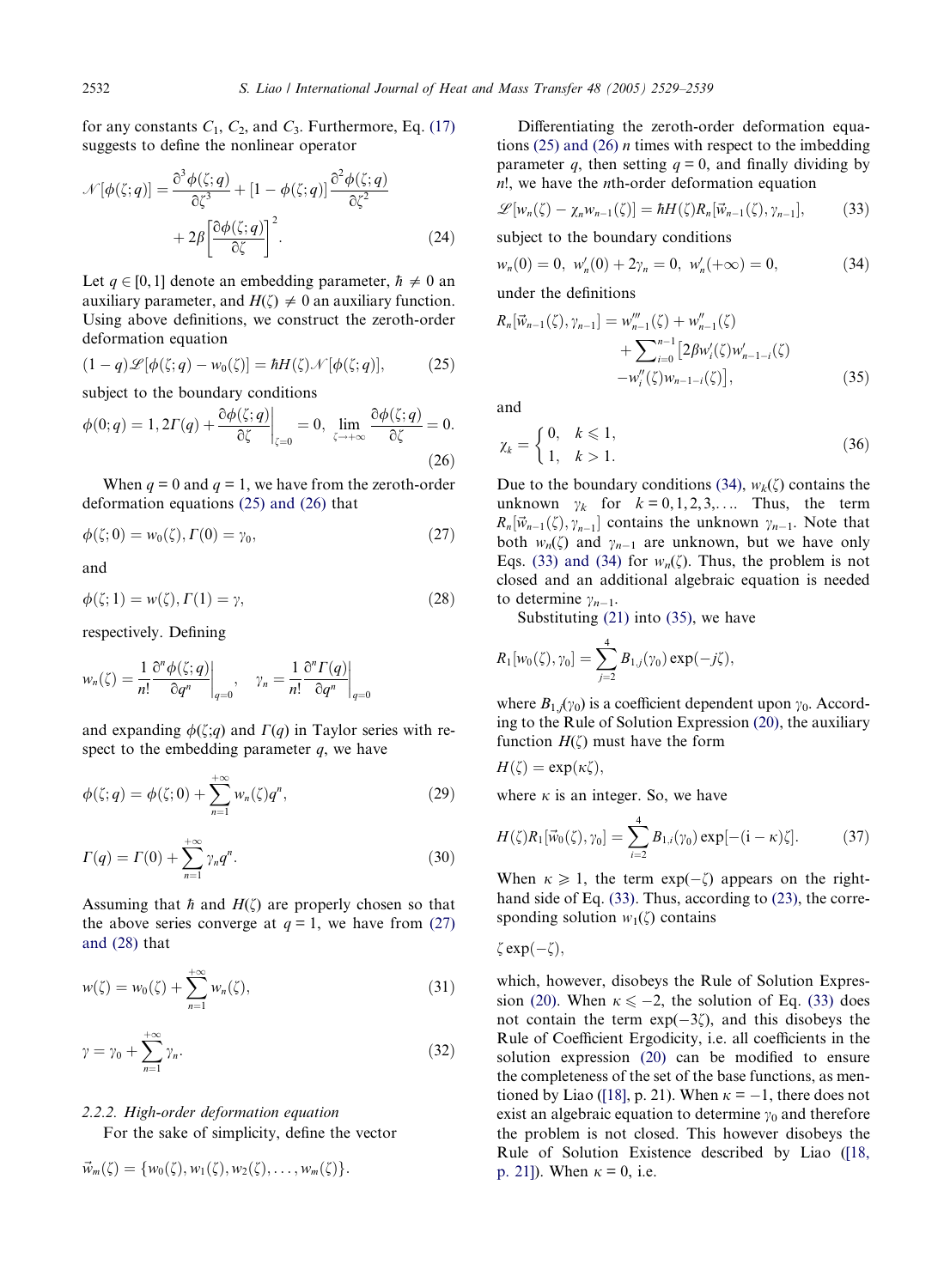<span id="page-4-0"></span>
$$
H(\zeta) = 1,\tag{38}
$$

we can set

$$
B_{1,2}(\gamma_0) = 0,\t\t(39)
$$

which provides us with an algebraic equation to determine the unknown  $\gamma_0$ . And in this way, the Rule of Solution Expression, the Rule of Coefficient Ergodicity, and the Rule of Solution Existence, are satisfied. Using [\(21\)](#page-2-0) [and \(39\)](#page-2-0) and imposing henceforth  $\kappa = 0$  in [\(37\)](#page-3-0), we have the algebraic equation

$$
(2\beta - 1)\gamma_0^2 - 4\beta\gamma_0 + 2\beta = 0,\t\t(40)
$$

which has two different positive solutions

$$
\gamma_0 = \frac{\sqrt{2\beta}}{\sqrt{2\beta} + 1}, \quad \beta \ge 0,
$$
\n(41)

and

$$
\gamma_0 = \frac{\sqrt{2\beta}}{\sqrt{2\beta} - 1}, \quad \beta > 1/2,
$$
\n(42)

where the range of  $\beta$  is determined by the definition [\(19\)](#page-2-0). Each of the above expressions corresponds to a branch of solutions.

It is found that, when  $H(\zeta) = 1$ , we always have

$$
R_n[\vec{w}_{n-1}(\zeta), \gamma_{n-1}] = \sum_{i=2}^{2n+2} B_{n,i}(\gamma_{n-1}) \exp[-i\zeta]. \tag{43}
$$

Thus, in general, we can always obtain  $\gamma_{n-1}$  by solving the algebraic equation

$$
B_{n,2}(\gamma_{n-1})=0,\t\t(44)
$$

It is found that the above algebraic equation is always linear when  $(n \ge 2)$ , and the solution  $w_n(\zeta)$  obeys the Rule of Solution Expression [\(20\)](#page-2-0). In this way, it is convenient to solve the linear high-order deformation equations [\(33\) and \(34\)](#page-3-0) by means of a symbolic software such as Mathematica.

#### 2.2.3. Multiple solutions

For a given  $\beta$ , the two different values of  $\gamma_0$ , given by (41) and (42), correspond to the two different values of  $\gamma$ and the two different solutions of  $w(\zeta)$ , respectively. For example, let us first consider the case of  $\beta = 1$ . For each  $\gamma_0$ , we can obtain

$$
w_1(\zeta), \gamma_1, w_2(\zeta), \gamma_2, \ldots,
$$

successively. Obviously, it is important to ensure that the series [\(31\) and \(32\)](#page-3-0) are convergent. Fortunately, there exists another auxiliary parameter  $\hbar$ , which can control the convergence of these series.

Note that  $\gamma$  is a function of  $\hbar$ . The so-called  $\hbar$ -curves (see Liao [\[18\]](#page-10-0)) of  $\gamma$  at the 10th-order of approximation are as shown in Fig. 1. Obviously, the series of  $\gamma$  converges when  $\hbar = -1/2$  for the first branch of solutions, or when  $\hbar = -3/4$  for the second. This is indeed true,



Fig. 1.  $\hbar$ -Curves of  $\gamma$  at the 10th-order of approximations when  $\beta = 1$ : (solid line) for the first branch of solution when  $p = 1$ : (solid line) for the lift branch of solution when<br>  $p_0 = 2 - \sqrt{2}$  and (dashed line) for the second branch of solution  $\gamma_0 = 2 - \sqrt{2}$  and (d)<br>when  $\gamma_0 = 2 + \sqrt{2}$ .

as shown in Tables [1 and 2.](#page-5-0) Besides, much more accurate results can be obtained by means of the so-called homotopy-Padé technique [\[18,23\]](#page-10-0), as shown in Tables [3 and 4.](#page-5-0) The corresponding series of  $w(\zeta)$  also converge to the numerical results given by Runge–Kutta's method using the analytic results of  $F''(0)$ , as shown in Fig. [2](#page-5-0).

Thus, when  $\beta = 1$ , our first approach gives two different solutions, corresponding to

$$
F(+\infty) = 1.2807737812, \quad F''(0) = -0.9063755237
$$

and

$$
F(+\infty) = 0.4336537219, \quad F''(0) = -0.9133389388,
$$

respectively. Our first branch of solution agrees well with Banks' numerical results [\[3\].](#page-10-0) As shown in Fig. [2](#page-5-0), the second branch of solution shows in some region reversed velocity flows. The second one was not reported for the stretched impermeable wall. Note that, although there exist obvious differences between  $F(+\infty)$  of the two solutions, the difference between  $F''(0)$  is small. This might be the reason why the second branch of solution was not found by the shooting method.

As mentioned before, when  $\beta = 1$ , the above-mentioned second branch should be mathematically equivalent to the corresponding second branch of solutions of the Cheng and Minkowycz's equation at  $\lambda \rightarrow +\infty$ . We compare the two solutions and find that this is indeed true. This verifies the validity of our approach. And our approach is valid for other values of  $\beta$ , as shown later. So, different from Banks [\[3\]](#page-10-0) and Liao and Pop [\[15\]](#page-10-0), we successfully find the two branches of solutions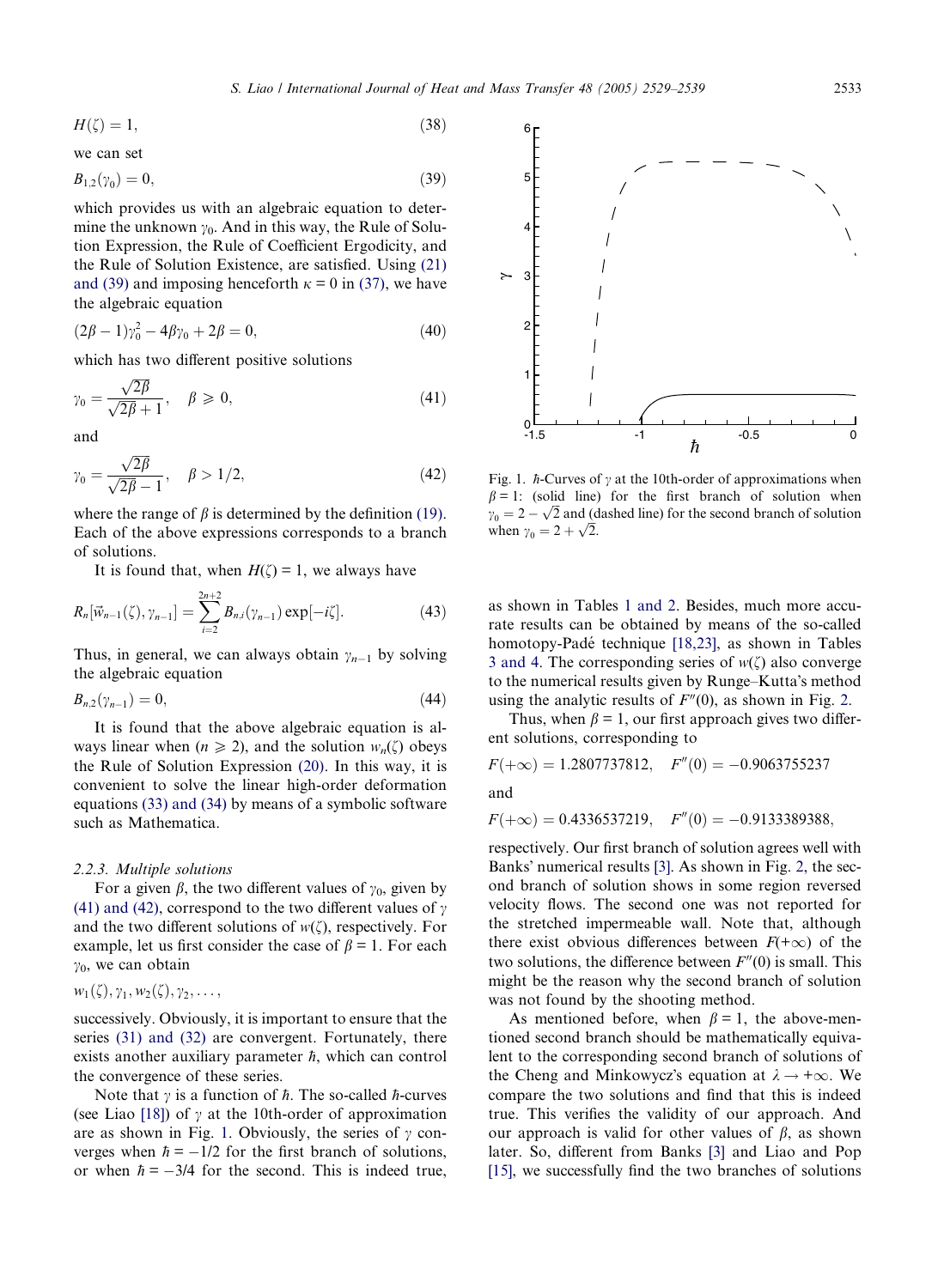<span id="page-5-0"></span>for the boundary-layer flows over a stretched impermeable plate.

In general, for given  $\beta$  ( $\beta > 0$ ), we can find the first branch of solution ( $0 \le \beta < +\infty$ ) by means of [\(41\)](#page-4-0) and the second one  $(1/2 < \beta < +\infty)$  by [\(42\)](#page-4-0). In each case, the convergent result can be obtained by choosing a proper  $\hbar$  according to the corresponding  $\hbar$ -curves of  $\gamma$ . Besides, the homotopy-Padé technique can be applied to accelerate the convergence of the solution series, when necessary. The values of  $F(+\infty)$  and  $F''(0)$  of the two branches of solutions are listed in Tables 5 and 6. It is found that, different from the first branch of solutions, the second branch of solutions shows reversed velocity flows in some regions that become larger and larger as

Table 1

Approximations of  $\gamma$ ,  $F(+\infty)$ , and  $F''(0)$  of the first branch of Approximations of  $\gamma$ ,  $r(\pm \infty)$ , and  $\vec{r}(0)$  of the solutions when  $\beta = 1$ ,  $\gamma_0 = 2 - \sqrt{2}$  and  $\hbar = -1/2$ 

| Order of approximation | $\mathcal V$ | $F(+\infty)$ | F''(0)     |
|------------------------|--------------|--------------|------------|
| 5                      | 0.60957      | 1.28083      | $-0.90621$ |
| 10                     | 0.60961      | 1.28077      | $-0.90638$ |
| 20                     | 0.60961      | 1.28077      | $-0.90638$ |
| 30                     | 0.60961      | 1.28077      | $-0.90638$ |
| 40                     | 0.60961      | 1.28077      | $-0.90638$ |

Table 2

Approximations of  $\gamma$ ,  $F(+\infty)$ , and  $F''(0)$  of the second branch of Approximations of  $\gamma$ ,  $F(\pm \infty)$ , and  $F^{\pm}(0)$  of the set<br>solutions when  $\beta = 1$ ,  $\gamma_0 = 2 + \sqrt{2}$  and  $\hbar = -3/4$ 

| Order of approximation |         | $F(+\infty)$ | F''(0)     |
|------------------------|---------|--------------|------------|
| 10                     | 5.31532 | 0.43375      | $-0.91243$ |
| 20                     | 5.31758 | 0.43365      | $-0.91334$ |
| 30                     | 5.31758 | 0.43365      | $-0.91334$ |
| 40                     | 5.31758 | 0.43365      | $-0.91334$ |

Table 3

The  $[m,m]$  homotopy-Padé approximations of  $\gamma$ ,  $F(+\infty)$ , and  $F''(0)$  of the first branch of solution when  $\beta = 1$  and  $\gamma_0 = 2 - \sqrt{2}$ 

| [m,m]    |              | $F(+\infty)$ | F''(0)          |
|----------|--------------|--------------|-----------------|
| [5, 5]   | 0.6096142954 | 1.2807737816 | $-0.9063755218$ |
| [10, 10] | 0.6096142958 | 1.2807737812 | $-0.9063755237$ |
| [15, 15] | 0.6096142958 | 1.2807737812 | $-0.9063755237$ |
| [20, 20] | 0.6096142958 | 1 2807737812 | $-0.9063755237$ |

Table 4

The  $[m,m]$  homotopy-Padé approximations of  $\gamma$ ,  $F(+\infty)$ , and  $F''(0)$  of the second branch of solution when  $\beta = 1$  and  $\gamma_0 = 2 + \sqrt{2}$ 

| [m,m]    |              | $F(+\infty)$ | F''(0)          |
|----------|--------------|--------------|-----------------|
| [5, 5]   | 5.3174870195 | 0.4336574191 | $-0.9133447576$ |
| [10, 10] | 5.3175776654 | 0.4336537229 | $-0.9133389444$ |
| [15, 15] | 5.3175776896 | 0.4336537219 | $-0.9133389388$ |
| [20, 20] | 5.3175776896 | 0.4336537219 | $-0.9133389388$ |



Fig. 2.  $F(\xi)$  and  $F'(\xi)$  of the two branches of solutions when  $\beta = 1$ : (dashed line)  $F(\xi)$  of the first branch of solution; solid line:  $F'(\xi)$  of the first branch of solution; (dash-dot-dotted line)  $F(\xi)$  of the second branch of solution; (dash-dotted line)  $F'(\xi)$  of the second branch of solution; (symbols) numerical results given by Runge–Kutta's method.

Table 5  $F(+\infty)$  and  $F''(0)$  of the first branch of solutions when  $\beta > 0$ 

| ß              | h      | $F(+\infty)$ | F''(0)          |
|----------------|--------|--------------|-----------------|
| 0.1            | $-1$   | 1.5671987677 | $-0.5044714296$ |
| 0.2            | $-1$   | 1.5233211707 | $-0.5604081070$ |
| 0 <sup>3</sup> | $-1$   | 1.4836193076 | $-0.6124206246$ |
| 0.4            | $-1$   | 1.4474244267 | $-0.6611548740$ |
| 0.5            | $-1$   | 1.4142135624 | $-0.7071067812$ |
| 0.6            | $-1$   | 1.3835703539 | $-0.7506652338$ |
| 0.7            | $-1$   | 1.3551581436 | $-0.7921407683$ |
| 0.8            | $-1$   | 1.3287010210 | $-0.8317853005$ |
| 0.9            | $-1$   | 1.3039701608 | $-0.8698060404$ |
| 1              | $-1$   | 1.2807737812 | $-0.9063755237$ |
| 2              | $-1/2$ | 1.1065468058 | $-1.2160186992$ |
| 5              | $-1/3$ | 0.8466059564 | $-1.8632196025$ |
| 10             | $-1/5$ | 0.6583880016 | $-2.6081483726$ |
| 20             | $-1/7$ | 0.4958786514 | $-3.6698608598$ |

 $\beta$  tends to 1/2, as shown in Fig. [3](#page-6-0). The second branch of solutions for  $1/2 < \beta \le 1$  is mathematically equivalent to the Cheng and Minkowycz's equation. However, it should be emphasized that the second branch of solution for  $1 < \beta < +\infty$  has never been reported, to the best of our knowledge.

In summary, by means of the above approach, we not only find the first branch of the solutions obtained by Banks [\[3\]](#page-10-0), but also the second branch for 1/  $2 < \beta < +\infty$ . Although the second branch of solutions for  $1/2 < \beta \le 1$  is mathematically equivalent to the second branch of solutions found by Ingham and Brown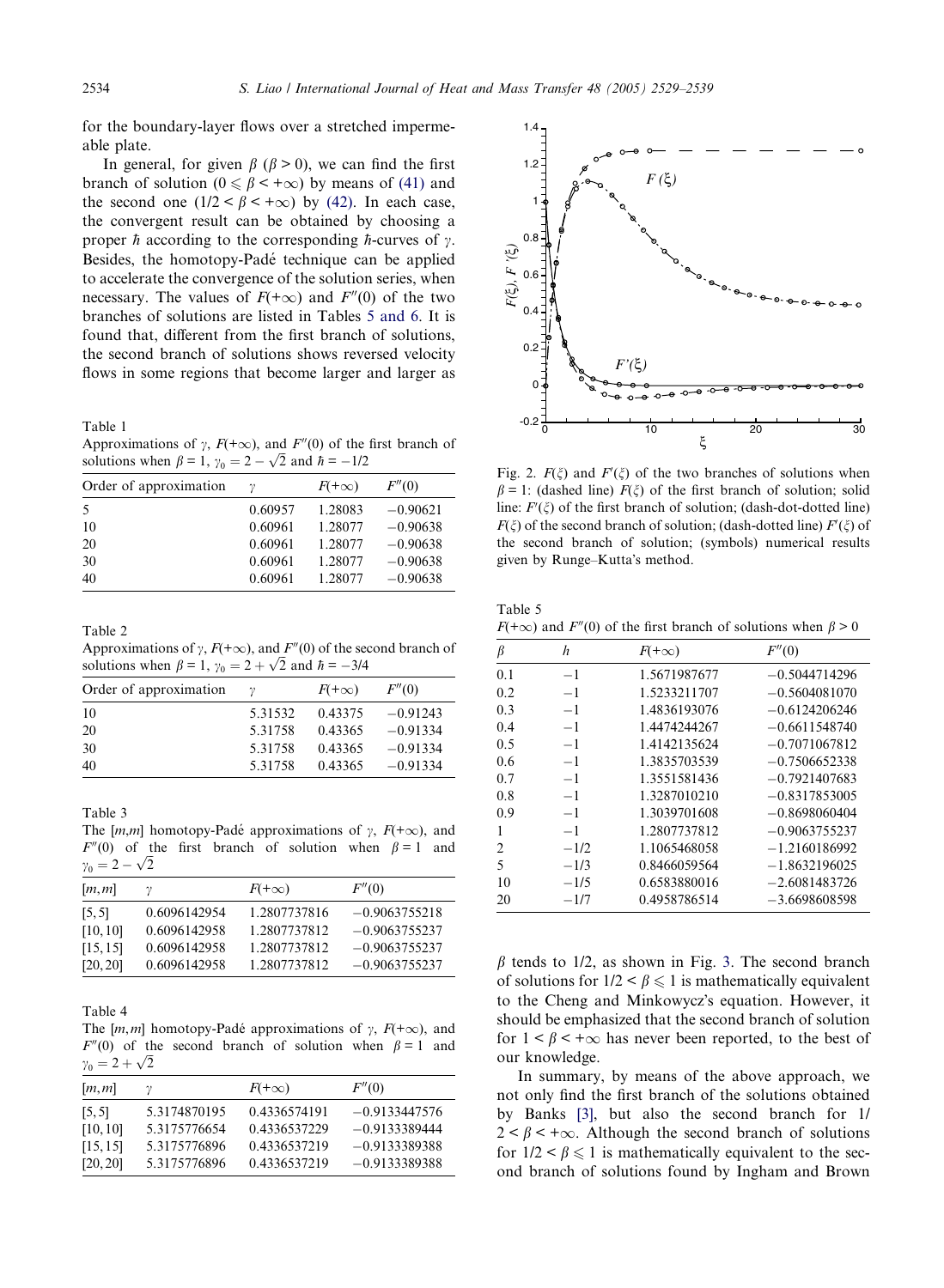<span id="page-6-0"></span>Table 6  $F(+\infty)$  and  $F''(0)$  of the second branch of solutions when 1/  $2 < \beta < +\infty$ 

| β     | h       | $F(+\infty)$ | F''(0)          |
|-------|---------|--------------|-----------------|
| 0.505 | $-1/40$ | 0.1203123736 | $-0.71680431$   |
| 0.51  | $-1/20$ | 0.1350947640 | $-0.7194636996$ |
| 0.53  | $-1/10$ | 0.1708129121 | $-0.7290554847$ |
| 0.55  | $-1/4$  | 0.1956425368 | $-0.7381289899$ |
| 0.6   | $-1/2$  | 0.2423611636 | $-0.7598846445$ |
| 0.8   | $-1/2$  | 0.3597660152 | $-0.8401331462$ |
| 1     | $-1/2$  | 0.4336537219 | $-0.9133389388$ |
| 1.5   | $-1/2$  | 0.5402172761 | $-1.0760357869$ |
| 2     | $-1/2$  | 0.5934991205 | $-1.2185531166$ |
| 3     | $-1/2$  | 0.6351815454 | $-1.4644223721$ |
| 4     | $-1/3$  | 0.6416251516 | $-1.6756327445$ |
| 5     | $-1/3$  | 0.6347755047 | $-1.8634603629$ |
| 10    | $-1/4$  | 0.5646581867 | $-2.6081685246$ |
| 20    | $-1/8$  | 0.4579147612 | $-3.6698616153$ |



Fig. 3. The second branch of the analytic solutions of the boundary layer flows over a stretched wall.

 $[17]$  for the Cheng and Minkowycz's equation, our second branch of solutions for  $1 \leq \beta \leq +\infty$  has never been reported.

# 2.3. Second approach for given  $\beta$

By means of the above-mentioned approach we can find the first branch of solutions in the region  $\beta > 0$ . However, as reported by Banks[\[3\]](#page-10-0), the first branch of solutions exist for  $-1 < \beta < +\infty$ . So, we should give an analytic approach valid for  $-1 < \beta < 0$ .

For this purpose, we construct the zeroth-order deformation equation

$$
(1-q)\hat{\mathscr{L}}[\phi(\zeta;q) - w_0(\zeta)] = q\hbar \hat{H}(\zeta)\mathscr{N}[\phi(\zeta;q)],\qquad(45)
$$

subject to the boundary conditions

$$
\phi(0;q) = 1, \lim_{\zeta \to +\infty} \frac{\partial \phi(\zeta;q)}{\partial \zeta} = 0
$$
\n(46)

and

$$
\left. \frac{\partial \phi(\zeta;q)}{\partial \zeta} \right|_{\zeta=0} + 2(1-q)\gamma_0 + 2q\Gamma(q) = 0, \tag{47}
$$

where

$$
\hat{\mathscr{L}}[\phi(\zeta;q)] = \frac{\partial^3 \phi(\zeta;q)}{\partial \zeta^3} - \frac{\partial \phi(\zeta;q)}{\partial \zeta}
$$
(48)

with the property

$$
\hat{\mathscr{L}}[C_1 \exp(-\zeta) + C_2 + C_3 \exp(\zeta)]. \tag{49}
$$

The initial approximation  $w_0(\zeta)$  and the nonlinear operator  $\mathcal N$  are the same as [\(21\) and \(24\)](#page-2-0), respectively.

Similarly, the series [\(31\) and \(32\)](#page-3-0) hold, and  $w_n(\zeta)$  is now governed by the high-order deformation equations

$$
\hat{\mathscr{L}}[w_n(\zeta) - \chi_n w_{n-1}(\zeta)] = \hbar \hat{H}(\zeta) R_n[\vec{w}_{n-1}(\zeta), \gamma_{n-1}], \qquad (50)
$$

subject to the boundary conditions

$$
w_n(0) = 0, \quad w'_n(+\infty) = 0, \quad w_n(+\infty) = 0 \tag{51}
$$

and

$$
w'_n(0) - 2\gamma_0(1 - \chi_n) + 2\gamma_{n-1} = 0,\tag{52}
$$

where  $R_n[\vec{w}_{n-1}(\zeta), \gamma_{n-1}]$  is defined by [\(35\)](#page-3-0).

Similarly, to obey the Rule of Solution Expression [\(20\),](#page-2-0) we should choose

$$
\widehat{H}(\zeta) = 1. \tag{53}
$$

Let  $w_n^*(\zeta)$  denote the special solution of high-order deformation equation (50), which obeys the Rule of Solution Expression [\(20\)](#page-2-0). Then, using the property (49), we have the general solution

$$
w_n(\zeta) = w_n^*(\zeta) + C_1 \exp(-\zeta) + C_2 + C_3 \exp(\zeta).
$$

From (51), it is obvious that  $C_2 = C_3 = 0$ . Then,  $C_1$  is determined by the boundary condition  $w_n(0) = 0$ . For  $n = 1$ ,  $w_1(\zeta)$  contains the unknown initial approximation  $\gamma_0$ , which is determined by the boundary condition (52), i.e.

$$
w_1'(0) = 0.\t\t(54)
$$

It is found that Eq. (54) has two different solutions

$$
\gamma_0 = \frac{51 + 8\beta - \sqrt{5(429 - 16\beta - 64\beta^2)}}{4(3 + 4\beta)}
$$
(55)

and

$$
\gamma_0 = \frac{51 + 8\beta + \sqrt{5(429 - 16\beta - 64\beta^2)}}{4(3 + 4\beta)}.
$$
\n(56)

For  $n > 1$ , we have from (52) that

$$
\gamma_{n-1} = -\frac{w'_n(0)}{2}, \quad n \ge 2. \tag{57}
$$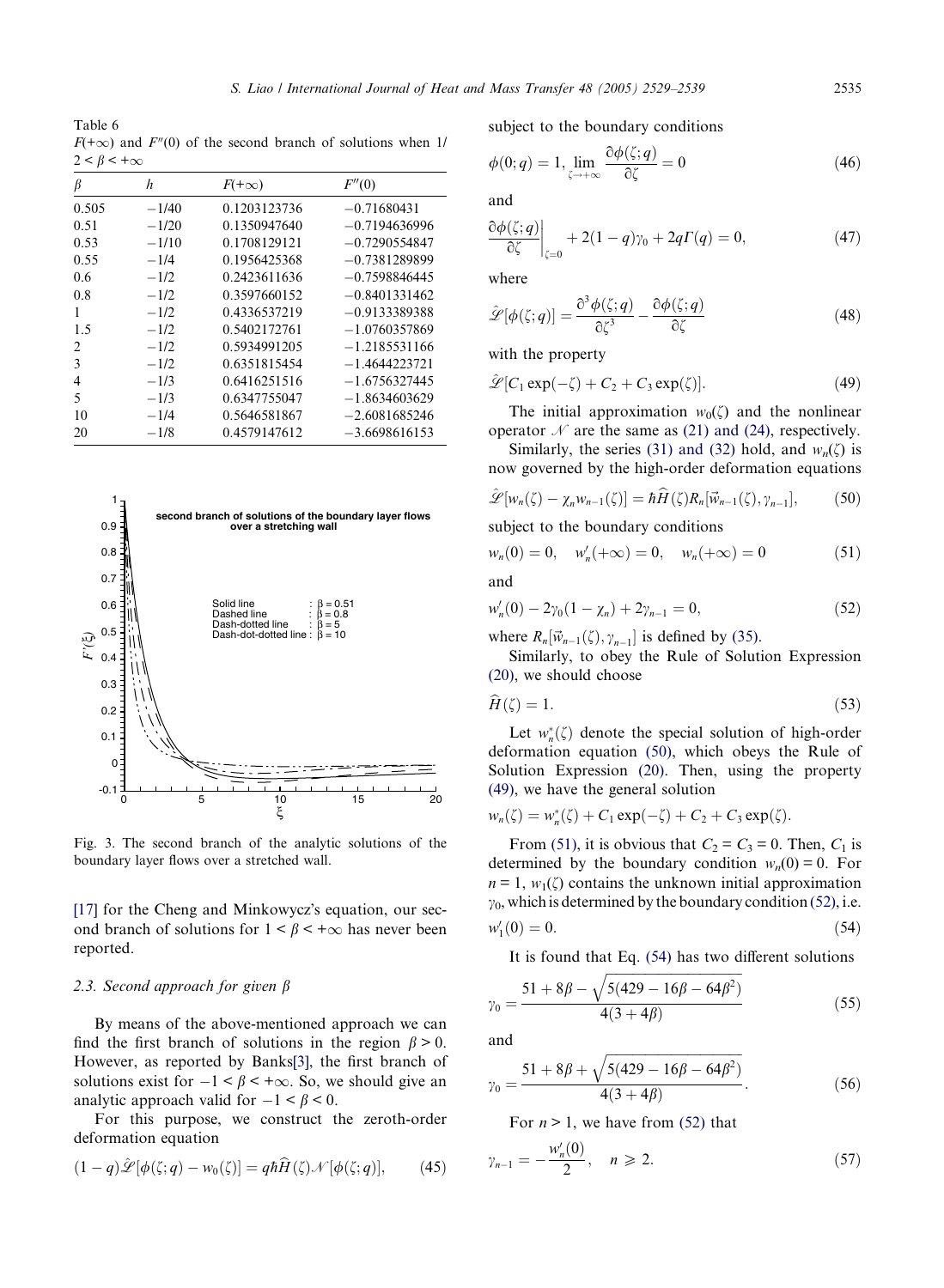<span id="page-7-0"></span>In this way,  $\gamma_{n-1}$  is obtained and all boundary conditions are satisfied. Note that, different from the first approach, the solution  $w_n(\zeta)$  given by the second approach does not contain the unknown  $\gamma_n$ .

Note that  $\gamma_0$  given by [\(55\)](#page-6-0) is valid for

$$
-\frac{\sqrt{430}+1}{8} < \beta < \frac{\sqrt{430}-1}{8}.\tag{58}
$$

Besides, it tends to 2/9 as  $\beta \rightarrow -3/4$ . So, [\(55\)](#page-6-0) is valid for  $-1 \le \beta \le 0$ . Similarly, for given  $\beta$ , we can choose a proper  $\hbar$  by plotting the corresponding  $\hbar$ -curves of  $\gamma$ , and besides we can employ the homotopy-Padé technique to accelerate the convergence of the solution series, when necessary. In this way, using the initial approximation  $\gamma_0$  given by [\(55\)](#page-6-0), we obtain the first branch of the solution in region  $-1 < \beta \le 0$ , as shown in Table 7. We can not find convergent analytic results for  $\beta \le -1$ . All these analytic solutions agree well with Banks' numerical results [\[3\]](#page-10-0) without reversed velocity flows.

Therefore, by means of the above two approaches for given  $\beta$ , we can find the whole first branch of solutions given by Banks' numerical method [\[3\]](#page-10-0) and besides the whole second branch of solutions that shows reversed velocity flows in some regions. The values of  $F(+\infty)$  of the two branches of solutions are as shown in Fig. 4. Note that the second branch of solutions for  $1 \leq \beta \leq +\infty$  has never been reported, although the solutions for  $1/2 < \beta \le 1$  are mathematically equivalent to Ingham and Brown's numerical solutions  $[17]$  for the Cheng and Minkowycz's equation.

#### 2.4. Approach for given entrainment velocity

From [\(11\)](#page-1-0),  $F(+\infty)$  is related to the entrainment velocity of the fluid. Suppose that we would determine the movement of the stretched wall for a given entrainment velocity. This is an inverse problem and a corresponding approach is given below.

Table 7  $F(+\infty)$  and  $F''(0)$  of the first branch of solutions when  $-1 < R < 0$ 

| $\cdot \cdot \cdot$ |      |              |                 |
|---------------------|------|--------------|-----------------|
| β                   | h    | $F(+\infty)$ | F''(0)          |
| $-0.95$             | $-1$ | 3.7343486357 | 2.777454210     |
| $-0.90$             | $-1$ | 3.1198300898 | 1.5176890220    |
| $-0.8$              | $-1$ | 2.5922842960 | 0.7135604366    |
| $-0.7$              | $-1$ | 2.3170430417 | 0.3660958444    |
| $-0.6$              | $-1$ | 2.1346791652 | 0.1528510095    |
| $-0.5$              | $-1$ | 2            | 0               |
| $-0.4$              | $-1$ | 1.8941059198 | $-0.1194986175$ |
| $-0.3$              | $-1$ | 1.8073695138 | $-0.2181647105$ |
| $-0.2$              | $-1$ | 1.7342480756 | $-0.3026969209$ |
| $-0.1$              | $-1$ | 1.6712706083 | $-0.3770531959$ |
| $\theta$            | $-1$ | 1.6161254468 | $-0.4437483134$ |



Fig. 4. Comparison of  $F(+\infty)$  of the two branches of solutions of the boundary layer flows over a stretched wall: (solid line) first branch solutions; (dash-dotted line) second branch solutions; (symbols) results obtained by the approach for given entrainment velocity of the fluid.

For a given  $\gamma = 1/F^2(+\infty)$ , we need to search for the corresponding value of  $\beta$ . Now,  $\gamma$  is known but  $\beta$  is unknown. So, we define a nonlinear operator

$$
\widehat{\mathcal{N}}\left[\phi(\zeta;q),\Lambda(q)\right] = \frac{\partial^3 \phi(\zeta;q)}{\partial \zeta^3} + \left[1 - \phi(\zeta;q)\right] \frac{\partial^2 \phi(\zeta;q)}{\partial \zeta^2} + 2\Lambda(q) \left[\frac{\partial \phi(\zeta;q)}{\partial \zeta}\right]^2,\tag{59}
$$

where  $A(q)$  corresponds to  $\beta$ . Using the initial guess

$$
w_0(\zeta) = 2(1 - \gamma) \exp(-\zeta) + (2\gamma - 1) \exp(-2\zeta)
$$
 (60)

and the same auxiliary linear operator as in [\(22\),](#page-2-0) we construct the zeroth-order deformation equation

$$
(1-q)\mathcal{L}[\phi(\zeta;q) - w_0(\zeta)]
$$
  
=  $q\hbar H(\zeta)\widehat{\mathcal{N}}[\phi(\zeta;q), \Lambda(q)],$  (61)

subject to the boundary conditions

$$
\phi(0;q) = 1, \quad 2\gamma + \frac{\partial \phi(\zeta;q)}{\partial \zeta}\bigg|_{\zeta=0} = 0, \quad \lim_{\zeta \to +\infty} \frac{\partial \phi(\zeta;q)}{\partial \zeta} = 0,
$$
\n(62)

where  $\gamma = 1/F^2(+\infty)$  is known. Let  $\beta_0$  denote the initial approximation of  $\beta$ . Write

$$
A(q) = \beta_0 + \sum_{n=1}^{+\infty} \beta_n q^n
$$
 (63)

and

$$
\vec{\beta}_n = {\beta_0, \beta_1, \beta_2, \ldots, \beta_n},
$$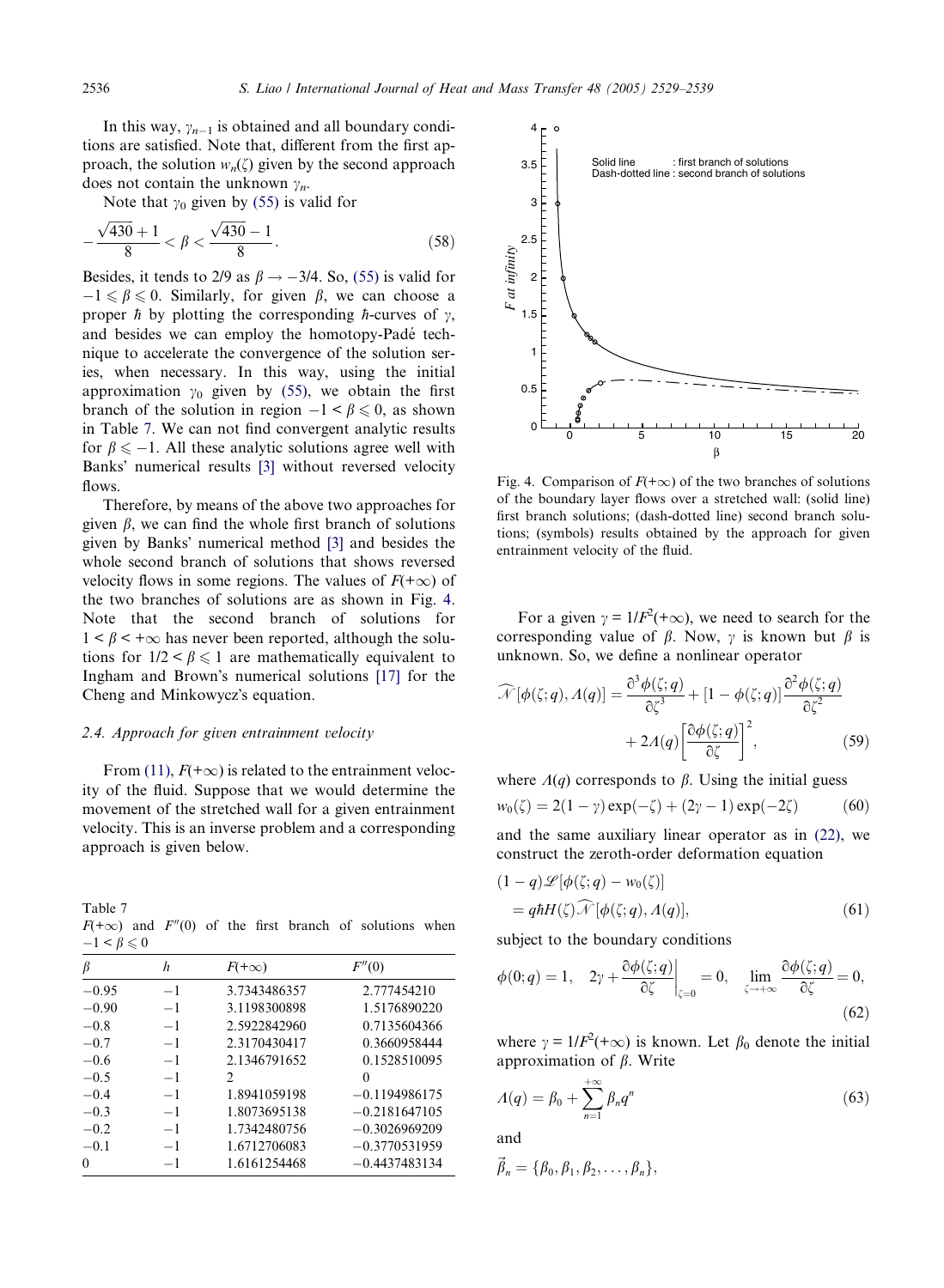where

$$
\beta_n = \frac{1}{n!} \frac{\partial^n A(q)}{\partial q^n} \bigg|_{q=0}.
$$

Similarly, from the zeroth-order deformation equations [\(61\) and \(62\)](#page-7-0), we have the corresponding high-order deformation equation

$$
\mathscr{L}[w_n(\zeta) - \chi_n w_{n-1}(\zeta)] = \hbar H(\zeta) \widehat{R}_n(\vec{w}_{n-1}, \vec{\beta}_{n-1}), \tag{64}
$$

subject to the boundary conditions

$$
w_n(0) = 0, \quad w'_n(0) = 0, \quad w'_n(+\infty) = 0,
$$
 (65)

where

$$
\widehat{R}_n(\vec{w}_{n-1}, \vec{\beta}_{n-1}) = w_{n-1}'''(\zeta) + w_{n-1}''(\zeta) - \sum_{k=0}^{n-1} w_{n-1-k}(\zeta) w_k''(\zeta)
$$

$$
+ 2 \sum_{k=0}^{n-1} \beta_{n-1-k} \sum_{i=0}^k w_i'(\zeta) w_{k-i}'(\zeta). \tag{66}
$$

Similarly, we choose the auxiliary function

 $H(\zeta) = 1.$ 

Table 8

Let  $\widehat{B}_{n,2}(\vec{\beta}_{n-1})$  denote the coefficient of exp(-2 $\zeta$ ) of  $\widehat{R}_n(\vec{w}_{n-1}, \vec{\beta})$ . Similarly, using the same auxiliary function as in [\(38\)](#page-4-0) and enforcing

$$
\widehat{B}_{n,2}(\vec{\beta}_{n-1}) = 0,\t\t(67)
$$

we can obtain the unknown  $\beta_{n-1}$ . Thereafter, it is easy to get  $w_n(\zeta)$  of the high-order deformation equations (64) and (65).

When  $n = 1$ , we have from Eq. (67) the initial approximation

$$
\beta_0 = \frac{\gamma^2}{2(1-\gamma)^2} = \frac{1}{2(1-\delta^2)^2}.
$$
\n(68)

The above expression is invalid near  $F(+\infty) = \delta = 1$ . Similarly, by means of plotting the  $\hbar$ -curves of  $\beta$  and  $F''(0)$ , a proper value of  $\hbar$  can be found to ensure that the solution series converge, and besides the homotopy-Pade´ technique may be applied to accelerate the convergence. For example, when  $F(+\infty) = 2$ , our analytic approximation converges to the exact solution

 $F(\xi) = 2\tanh(\xi/2), \quad F''(0) = 0, \beta = 1/2,$ 

as shown in Table 8. The values of  $F''(0)$  and  $\beta$  for some given  $F(+\infty)$  are listed in Table 9. All these results agree

The  $[m, m]$  homotopy-Padé approximations of  $\beta$  and  $F''(0)$ when  $F(+\infty) = 2$  is given

| $\cdots$ $\cdots$ $\cdots$ $\cdots$ | _____           |                       |
|-------------------------------------|-----------------|-----------------------|
| [m,m]                               | ß               | F''(0)                |
| [5, 5]                              | $-0.4998755351$ | $4.6 \times 10^{-4}$  |
| [10, 10]                            | $-0.4999999350$ | $4.4 \times 10^{-8}$  |
| [15, 15]                            | $-0.4999999998$ | $1.3 \times 10^{-11}$ |
| [20, 20]                            | $-0.5000000000$ | $4.0 \times 10^{-15}$ |

Table 9 Approximations of  $\beta$  and  $F''(0)$  for given  $F(+\infty)$ 

| $\delta$ | h        | β             | F''(0)        |
|----------|----------|---------------|---------------|
| 4        | $-3/4$   | $-0.96177340$ | 3.45489516    |
| 3        | $-3/4$   | $-0.88397276$ | 1.31559436    |
| 2.5      | $-3/4$   | $-0.77171006$ | 0.59275642    |
| 2        | $-3/4$   | $-0.50000000$ | 0.00000000    |
| 1.5      | $-3/4$   | 0.25757399    | $-0.59078760$ |
| 1.25     | $-1/10$  | 1.14276743    | $-0.95635271$ |
| 1.2      | $-1/50$  | 1.40233554    | $-1.04147974$ |
| 1.15     | $-1/50$  | 1.70164153    | $-1.13211564$ |
| 0.6      | $-3/5$   | 2.09104978    | $-1.24285249$ |
| 0.5      | $-3/4$   | 1.26616358    | $-1.00298966$ |
| 0.4      | $-2/5$   | 0.89950383    | $-0.87728143$ |
| 0.3      | $-3/10$  | 0.68378517    | $-0.79457316$ |
| 0.2      | $-1/10$  | 0.55399162    | $-0.73990719$ |
| 0.12     | $-3/50$  | 0.50491551    | $-0.71675655$ |
| 0.1      | $-1/25$  | 0.50121417    | $-0.71436667$ |
| 0.08     | $-3/100$ | 0.50011008    | $-0.7129335$  |

well with those given by the above-mentioned two approaches for the given  $\beta$ , as shown in Fig. [4.](#page-7-0) This indicates the validity and the flexibility of the homotopy analysis method. Besides, it also verifies the correctness of our second branch of solutions.

## 3. Analysis of the results and discussion

Using the above-mentioned three analytic approaches, we successfully found two branches of solutions for the boundary-layer flows over a stretched impermeable wall. The first branch of solutions  $(-1 < \beta < +\infty)$  agrees well with Banks' numerical results [\[3\]](#page-10-0) given by a shooting method, and do not show the reversed velocity flows. The second branch ( $1/2 < \beta < +\infty$ ) show the reversed velocity flows in some regions that becomes larger and larger as  $\beta$  tends to 1/2. The second branch of solutions can be divided into two parts. One  $(1/2 < \beta \le 1)$  is mathematically equivalent to Ingham and Brown's second branch of numerical solutions of the Cheng and Minkowycz's equation [\[17\]](#page-10-0), the other  $(1 \leq \beta \leq +\infty)$  is new and has never been reported, to the best of our knowledge. The difference between the values of  $F(+\infty)$  for the two branches of solutions is obvious near  $\beta = 1/2$ , but becomes smaller and smaller as  $\beta$  increases, as shown in Fig. [4.](#page-7-0) So, according to  $(9)$ – $(11)$ , the velocity of the fluid and especially the entrainment velocity of the fluid of the two branches of solutions are different, especially near  $\beta = 1/2$ . However, the difference between the values of  $F''(0)$  of the two branches of solutions is so small that it is even hard to distinguish them in Fig. [5](#page-9-0). For example, the relative differences of  $F''(0)$  when  $\beta = 1.5$  and 10 are 0.77%, 0.013%, and 0.00077%, respectively. According to [\(12\)](#page-1-0), the local skin friction coefficient on the stretched wall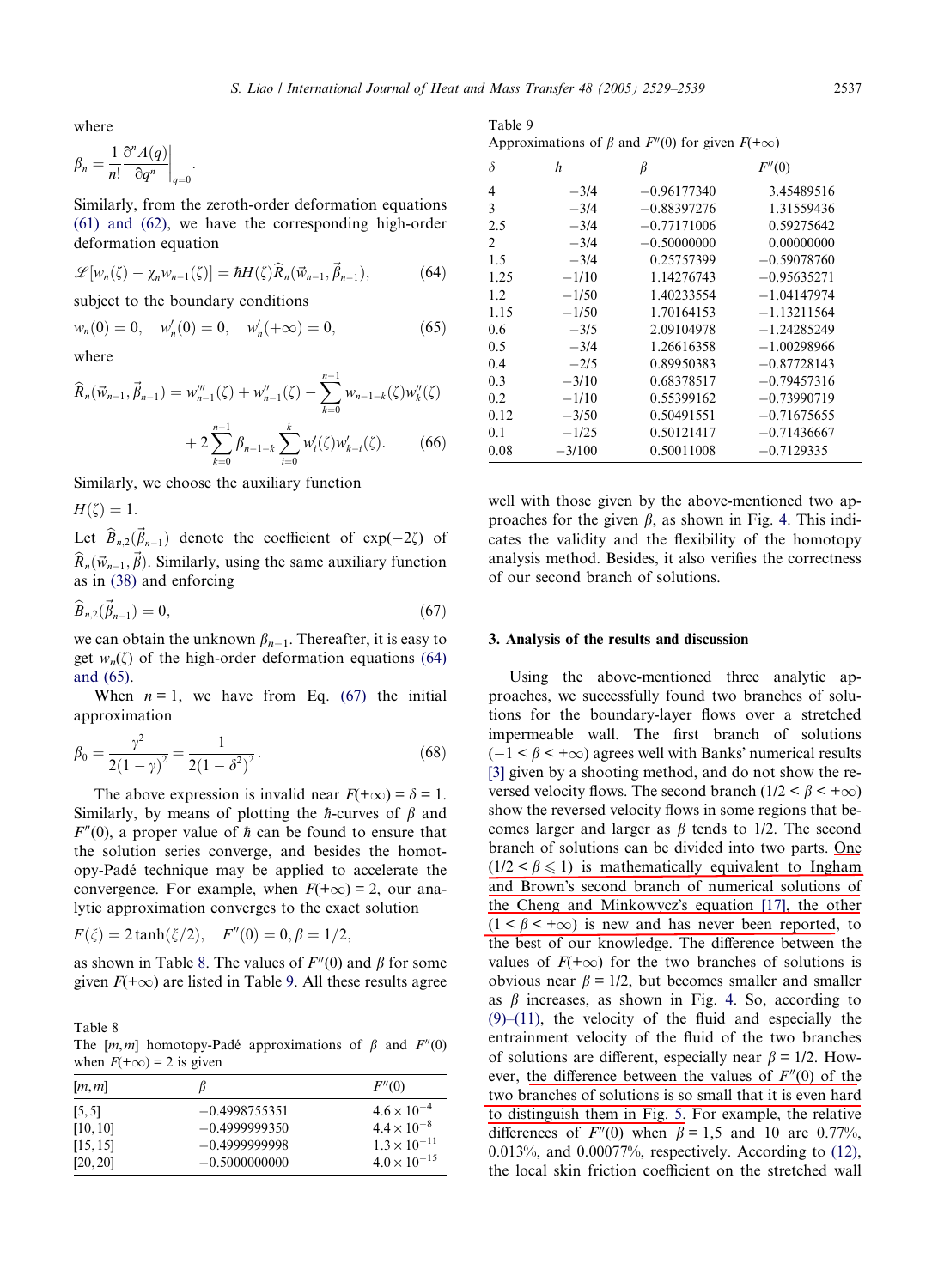<span id="page-9-0"></span>

Fig. 5. Comparison of  $F''(0)$  of the two branches of solutions of the boundary layer flows over a stretched wall. The difference of solutions of the two branches is not visible, because it is very small, as mentioned in main text.

is directly proportional to  $F''(0)$ . Thus, although the velocity profiles of the two branches of solutions of the boundary layer flows over a stretched wall might be obviously different, the skin frictions on the wall are nearly the same. So, from a practical point of view, we need not worry about the great increase of the skin friction on the wall when, owing to some reasons, the profile of the velocity and the entrainment velocity change from one of the two branches of solutions to the other. This result is interesting.

It is well-known that, for some unsteady nonlinear problems, the tiny differences of initial conditions might lead to obviously different solutions. In this paper we show that the dual solutions of the boundary-layer flows over a stretched wall are sensitive to the boundary value  $F''(0)$ . Thus, mathematically speaking, for some nonlinear boundary value problems, the small difference of boundary conditions might also lead to obviously different solutions. This might be the reason why it is not easy to find the second branch of solutions by numerical methods.

Recently, Pop and Na [\[29\]](#page-10-0) reported multiple solutions for MHD flows over a stretched permeable surface. Zaturska and Banks [\[30\]](#page-10-0) found multiple solutions for Blasius boundary-layer flows. Magyari et al. [\[31\]](#page-10-0) found multiple solutions of boundary-layer flows over a moving plane surface in a special case. In this paper we assume that the solutions tend to zero exponentially at infinity. However, Magyari et al. [\[32\]](#page-10-0) found that, when  $\beta = -1/2$ , Eqs. [\(6\) and \(7\)](#page-1-0) have an infinite number of solutions with algebraic asymptotic property at infinity. It seems that the boundary-layer flows might have multiple solutions in general, and thus further investigations are necessary. And the homotopy analysis method provides us with a useful analytic tool for this purpose.

One can find applications of the new branch of analytic solutions in industries, such as aerodynamic extrusion of plastic sheets, boundary layer flows along liquid film in condensation processes, cooling of a metallic plate in a cooling bath, applications in the glass and polymer industries, and so on. In all these application fields, one should pay more attentions on the existence of multiple solutions. Besides, there exist many problems which are physically different from but mathematically identical with the considered problem [\[12\]](#page-10-0). Therefore, all of these problems might have dual solutions. Besides, the impermeable wall is only a special case of the permeable wall. To the best of our knowledge, the dual solutions of the boundary-layer flows over a stretched permeable wall were not reported [\[12\]](#page-10-0). Using the above approaches, the author has successfully found a new branch of solutions of boundary-layer flows over a stretched permeable wall in a similar way. Besides, it is interesting to investigate the related unsteady boundary-layer flows when there exist multiple steady-state solutions in case of  $\beta$  > 1/2.

The discover of the new branch of solutions of boundary-layer flows over a stretched impermeable wall indicates that the homotopy analysis method is a useful tool for nonlinear problems, especially for those with multiple solutions which are not easy to find by numerical methods. The homotopy analysis method might be applied to search for new solutions of some nonlinear problems in fluid mechanics, which might deepen our physical understandings about flows and heat transfers.

## Acknowledgement

The author would like to express his sincere acknowledgement to Prof. Hutter (Institute of Mechanics, Technique University) and two anonymous reviewers for their valuable comments. Thanks to Prof. Ioan Pop for providing the author some related publications. Thanks to ''National Science Fund for Distinguished Young Scholars'' (Approval No. 50125923) of Natural Science Foundation of China, and Li Ka Shing Foundation (Cheung Kong Scholars Programme) for the financial support.

# References

- [1] B.C. Sakiadis, Boundary layer behavior on continuous solid surface, AIChE J. 7 (1961) 26–28.
- [2] L.J. Crane, Flow past a stretching plate, ZAMP 21 (1970) 645–647.